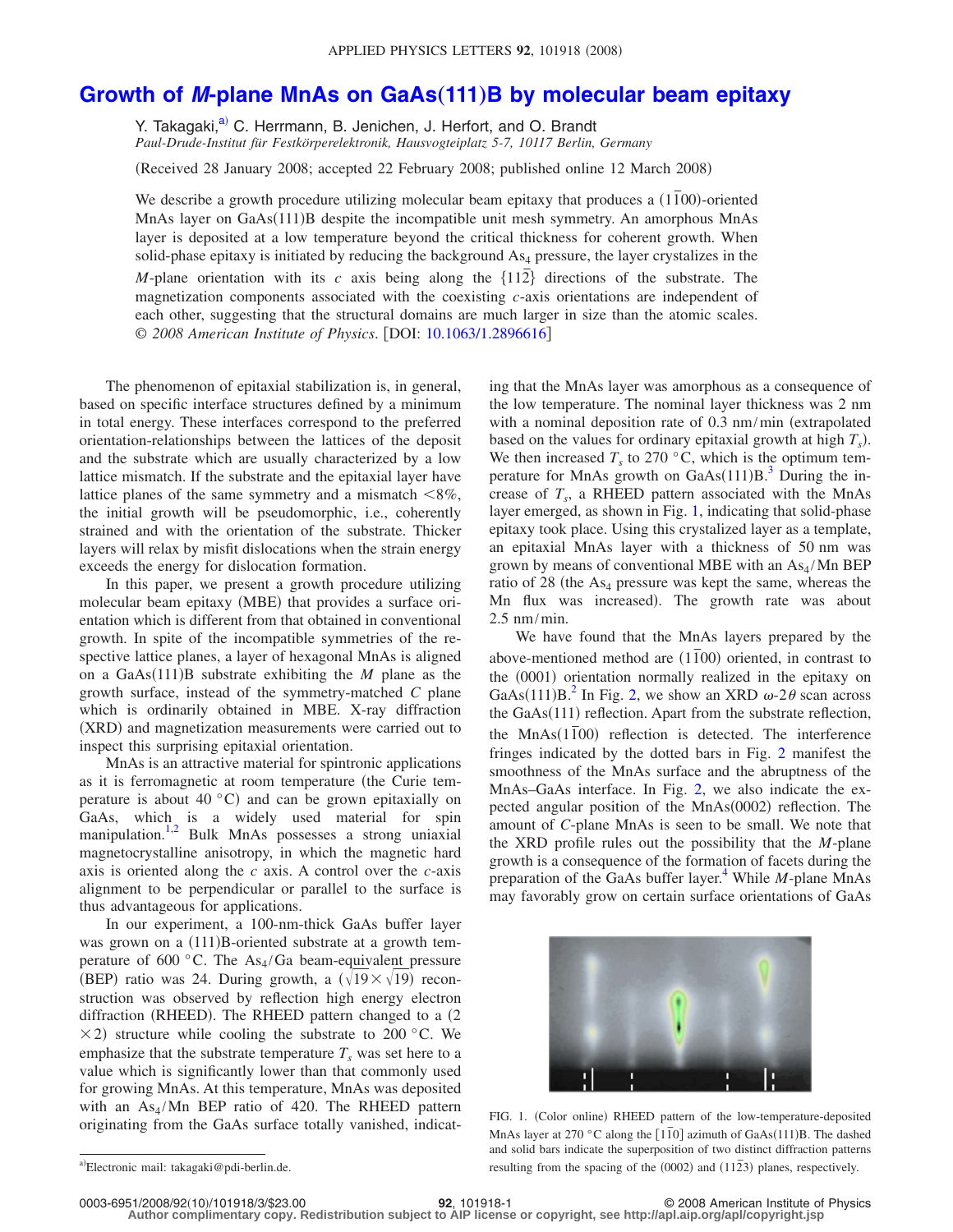<span id="page-1-0"></span>

FIG. 2. XRD  $\omega$ -2 $\theta$  scan of the 50-nm-thick MnAs layer on GaAs(111)B. The dotted bars indicate the interference fringes in the vicinity of the MnAs( $1\overline{1}00$ ) reflection. The inset shows a skew-geometry  $\phi$  scan of the  $(\overline{2}201)$  reflection of MnAs.

realized by faceting, we find no indication of the resultant inclination of the *c* axis of MnAs with respect to the nominal surface plane in the XRD profile.

In order to determine the actual orientation-relationship, we performed skew-geometry  $\phi$  scans of the  $(2201)$  reflection of MnAs. The azimuthal in-plane angle  $\phi$  is defined relative to the 112*¯* direction of the substrate. As shown in the inset of Fig. [2,](#page-1-0) the  $(2201)$  reflection is observed at integer multiples of 60°. The *c* axis is thus concluded to be aligned along the  ${112}$ <sup>directions</sup> of the substrate. As the reflection amplitudes are the same within experimental accuracy, the hexagonal crystal is found to be arranged evenly in the six equivalent directions, resulting from the threefold symmetry of the substrate and the parallel and antiparallel alignment of the *c* axis. This epitaxial orientation is in agreement with the RHEED pattern, which can be interpreted as a superposition of twofold and fourfold degenerate patterns, as indicated by the bars in Fig. [1.](#page-0-1)

The *M*-plane orientation was established by the solidphase epitaxy that occurred during the increase of  $T<sub>s</sub>$ . In fact, faint reflections already appeared in the RHEED pattern when the As shutter was closed at 200  $\degree$ C, prior to the increase of  $T_s$  to 270 °C. This finding evidences that solidphase epitaxy was initiated by the enhanced surface migration of Mn adatoms in the absence of an excess  $As<sub>4</sub>$  coverage of the surface. No diffraction ring was observed throughout the evolution of the RHEED pattern. The absence of a polycrystalline state suggests that the crystallization was under an overwhelming influence of the MnAs–GaAs interface.

In a separate experiment, we did not observe any reflections in the RHEED pattern if the As shutter was left open at  $T_s$ = 200 °C. The RHEED pattern also remained absent when the As shutter was subsequently closed and even after  $T_s$  was set to 270 °C, indicating that an initial excess  $As_4$  coverage of the surface is detrimental for solid-phase epitaxy. A further increase of  $T<sub>s</sub>$  to 320 °C eventually resulted in the appearance of a RHEED pattern identical to that observed above, i.e., the MnAs layer is again *M*-plane oriented. The preference of the *M* to the *C* plane is, therefore, demonstrated to be robust and is unlikely to be a mere consequence of a subtle surface kinetics. The RHEED pattern in the latter case was, however, weak in intensity, implying that a quick enhance-

<span id="page-1-1"></span>

FIG. 3. (Color online) Comparison of the matching between the GaAs $(111)$ B plane and the (a) C and (b) M plane of MnAs at growth temperature. The filled and open circles illustrate the configuration of the As atoms in MnAs and GaAs, respectively.

ment of migration in an  $As<sub>4</sub>$ -free environment immediately after the deposition of the amorphous layer is crucial for improving the quality of the layer.

The mechanism that leads to this specific orientationrelationship by solid-phase epitaxy is unclear at present. However, we would like to point out a scenario that could account for the unconventional epitaxial orientationrelationship. We presume that the thickness of the amorphous layer plays an important role. From the variation of the lattice constant during epitaxy monitored by RHEED, the critical thickness for MnAs on GaAs(111)B was estimated to be less than  $1 \text{ nm}$ .<sup>5</sup> The coherent layer formed by conventional high-temperature growth obviously corresponds to a minimum free energy and thus dictates the growth surface to be the  $C$  plane. Once chosen, the  $(0001)$  orientation is maintained throughout the growth even when the layer relaxes with introduction of misfit dislocations, regardless of the free energy of the relaxed layer. In contrast, the amorphous layer formed in our growth procedure is thicker than the thickness permitted for coherent growth. Therefore, when solid-phase epitaxy sets in, a relaxed layer is formed directly without going through the coherent growth stage. The experimental fact that we obtain purely *M*-plane-oriented layers suggests that the free energy of a relaxed *M*-plane layer is lower than that of a relaxed *C*-plane layer.

This inevitable conclusion from the results of our growth experiments is, however, counterintuitive when comparing the matching between the  $GaAs(111)$  plane and the MnAs(0001) [Fig. [3](#page-1-1)(a)] and MnAs( $1\overline{1}00$  planes [Fig. 3(b)].<sup>[6](#page-2-5)</sup> For the symmetry-matched case [Fig.  $3(a)$  $3(a)$ ], the number of broken bonds can be reduced significantly by introducing misfit dislocations along the [0110] directions, as indicated by the dotted lines. $^{2}$  In contrast, a dramatic reduction of the number of broken bonds appears to be hard to accomplish for *M*-plane MnAs on GaAs(111)B [Fig. [3](#page-1-1)(b)]. Microscopic investigations of the interfacial atomic configuration are needed to check the feasibility of our scenario.

It is worth noting that once the *M*-plane template has formed by solid-phase epitaxy, epitaxial growth can be resumed at  $T_s$  of 200 °C. When the growth was carried out entirely at a fixed  $T_s$  of 220  $\degree$ C, the MnAs layer consisted of a mixture of the  $(1\overline{1}00)$  orientation  $(84%)$  and the  $(0001)$ orientation (16%). The epitaxial orientation is thus found to be significantly influenced by  $T<sub>s</sub>$  in this temperature regime.

**Author complimentary copy. Redistribution subject to AIP license or copyright, see http://apl.aip.org/apl/copyright.jsp**